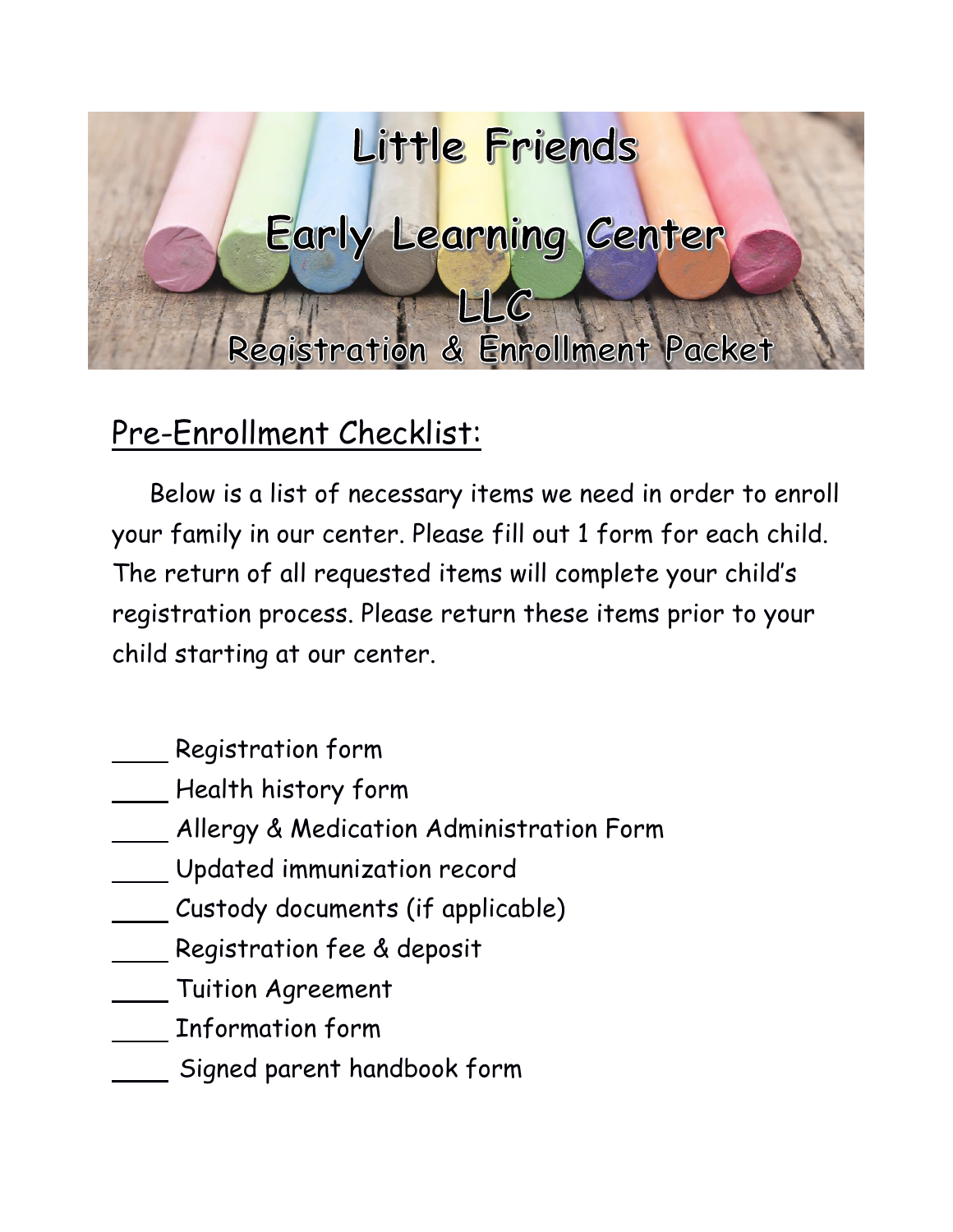## Thank You! We look forward to meeting you & your family!

## **Infant/Young Toddler Information**

|                                                                                                                                                                                                                                        | Date of Birth: _______________ |
|----------------------------------------------------------------------------------------------------------------------------------------------------------------------------------------------------------------------------------------|--------------------------------|
| <b>Sleep</b>                                                                                                                                                                                                                           |                                |
|                                                                                                                                                                                                                                        |                                |
| Do you have a special way of helping your child settle down to sleep? _________________                                                                                                                                                |                                |
|                                                                                                                                                                                                                                        |                                |
| ,我们也不会有什么。""我们的人,我们也不会有什么?""我们的人,我们也不会有什么?""我们的人,我们也不会有什么?""我们的人,我们也不会有什么?""我们的人                                                                                                                                                       |                                |
| Does your child use a pacifier?<br><u> Looksen and the second contract of the second contract of the second contract of the second contract of the second contract of the second contract of the second contract of the second con</u> |                                |
|                                                                                                                                                                                                                                        |                                |
| <b>Feeding</b>                                                                                                                                                                                                                         |                                |
| Tell us how your infant/young toddler eats (breast fed/bottle/self feeds): ________________________                                                                                                                                    |                                |
|                                                                                                                                                                                                                                        |                                |
|                                                                                                                                                                                                                                        |                                |
|                                                                                                                                                                                                                                        |                                |
|                                                                                                                                                                                                                                        |                                |
|                                                                                                                                                                                                                                        |                                |
| <b>Diapering</b>                                                                                                                                                                                                                       |                                |
| Are there any special instructions we should be aware of? ______________________                                                                                                                                                       |                                |
|                                                                                                                                                                                                                                        |                                |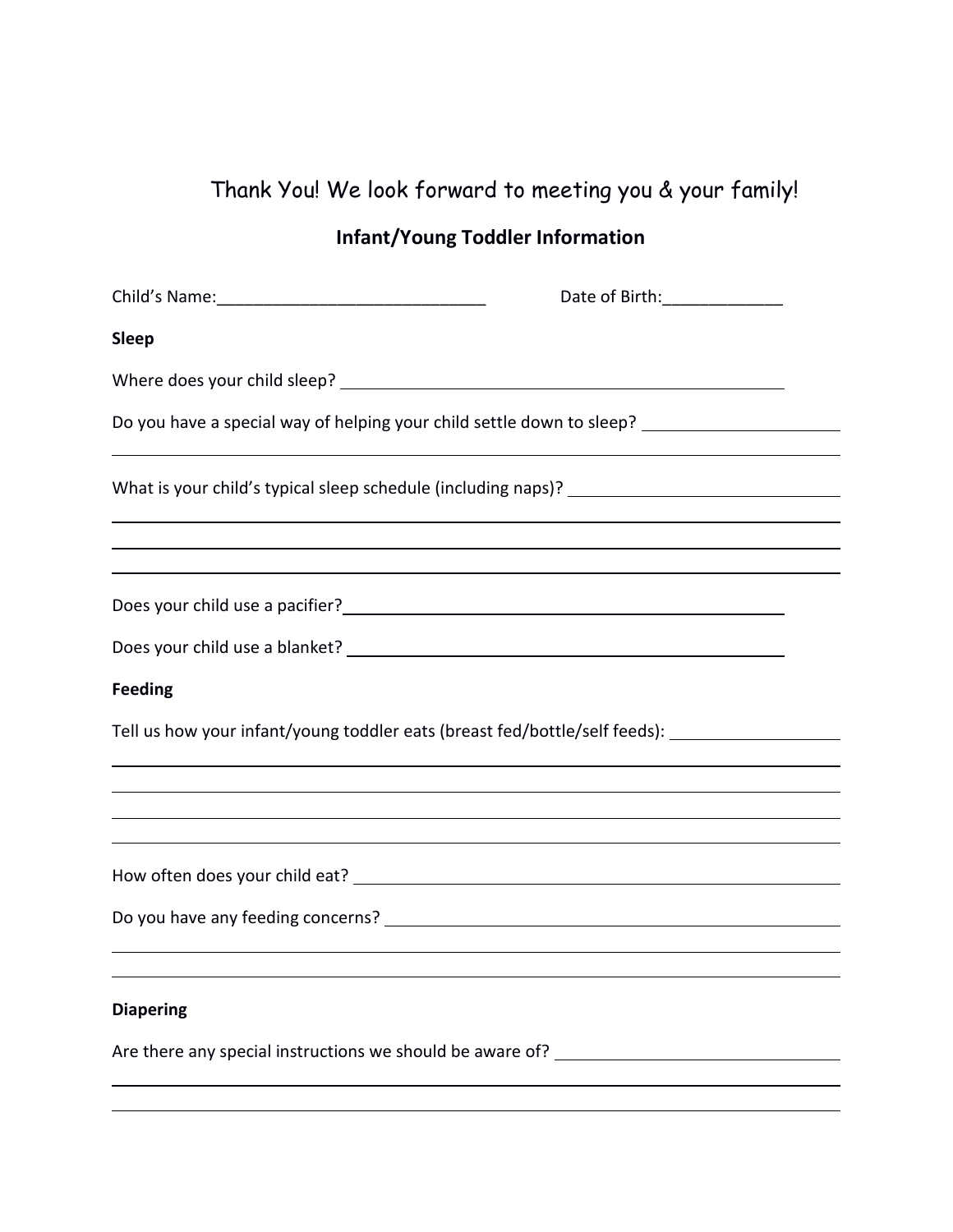#### **Behavior and Development**

Do you have any concerns with your child's behavior or development? \_\_\_\_\_\_\_\_\_\_\_\_\_\_\_\_\_\_\_

How do you comfort your child?

What is your child's favorite thing to do?

**Other**

Is there anything else we should know to ensure your child has a successful day? \_\_\_\_\_\_\_\_\_\_\_\_\_\_\_\_\_\_\_\_\_\_\_\_\_\_\_\_\_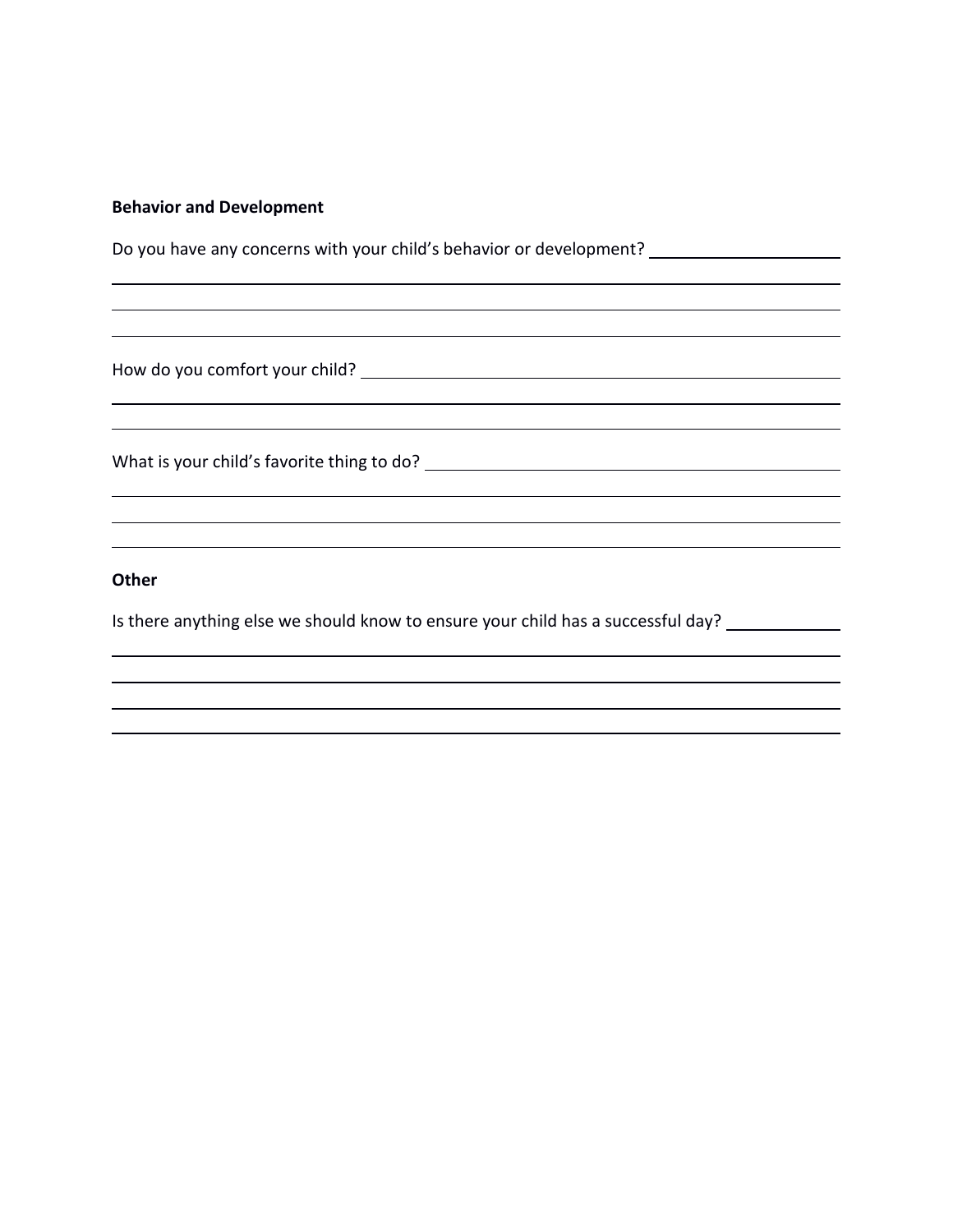#### **Non Prescription Topical Substance Authorization**

| <b>Childs Name:</b> | <b>Parents Name:</b> |
|---------------------|----------------------|
|                     |                      |

#### **Sunscreen**

| Letter Harry grant permission for Little Friends Early Learning Center LLC's staff to apply                                                                         |  |
|---------------------------------------------------------------------------------------------------------------------------------------------------------------------|--|
| sunscreen to my child.                                                                                                                                              |  |
|                                                                                                                                                                     |  |
| <b>Chap Stick</b>                                                                                                                                                   |  |
| Lessen in the Friends Early Learning Center LLC's staff to apply Lessenger and Little Friends Early Learning Center LLC's staff to apply<br>chap stick to my child. |  |
|                                                                                                                                                                     |  |
| <b>Bug Spray</b>                                                                                                                                                    |  |
| Lessen in the Singham paramission for Little Friends Early Learning Center LLC's staff to apply<br>bug spray to my child.                                           |  |
|                                                                                                                                                                     |  |
| Diaper Ointment/Baby Powder                                                                                                                                         |  |

\_\_\_\_\_\_\_ I hereby grant permission for Little Friends Early Learning Center LLC's staff to apply diaper ointment/baby powder to my child.

| Parent Signature | Date |
|------------------|------|
|                  |      |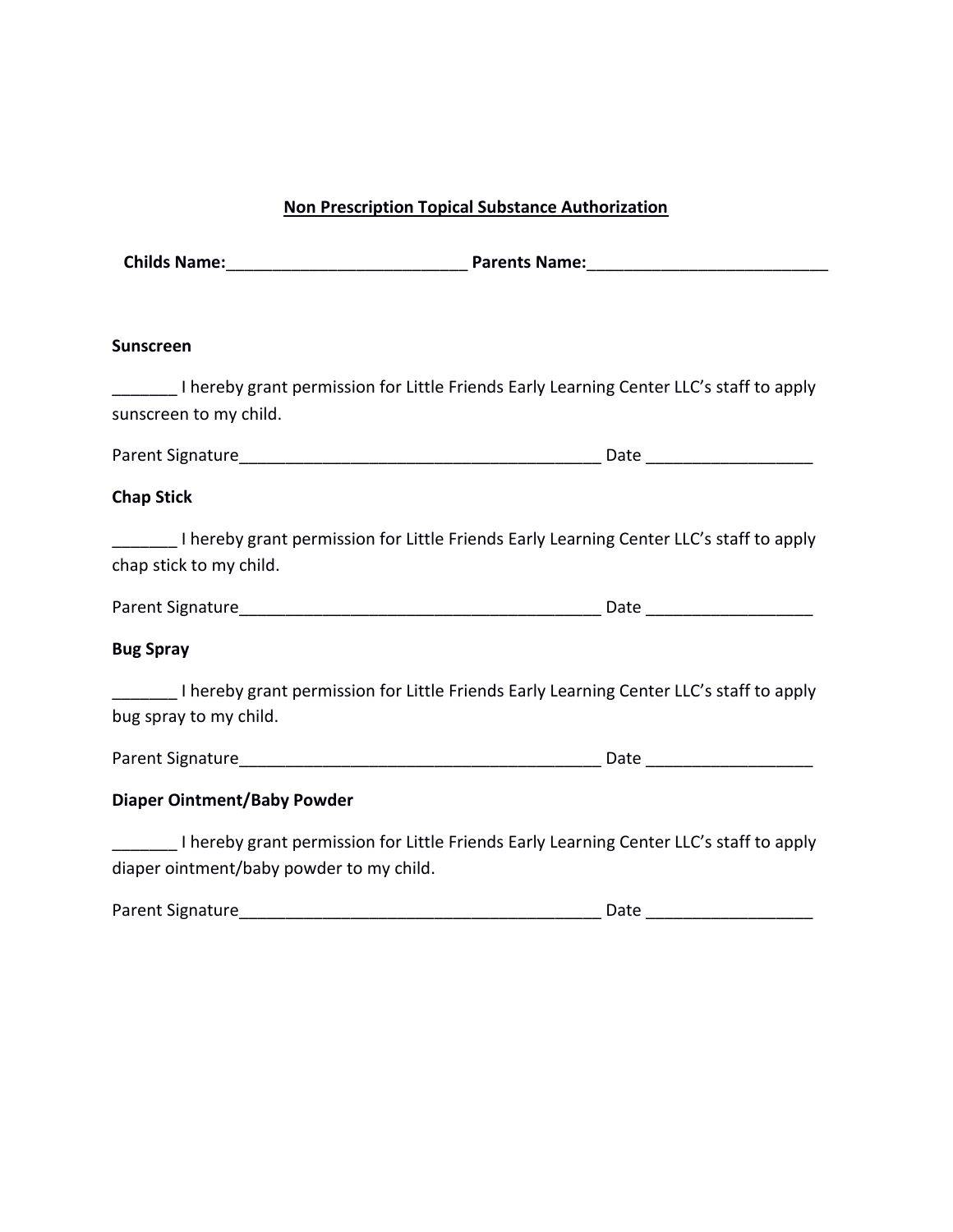#### **Parental Release Form**

| <b>Impromptu Walks</b> |  |
|------------------------|--|
|------------------------|--|

| ________I hereby give my/ I hereby do not give _______ permission for my child                                                                                                                                  |      |                                                                                                                                                                                                               |
|-----------------------------------------------------------------------------------------------------------------------------------------------------------------------------------------------------------------|------|---------------------------------------------------------------------------------------------------------------------------------------------------------------------------------------------------------------|
|                                                                                                                                                                                                                 |      | (first and last name) to go on impromptu walking field trips around Little                                                                                                                                    |
| Friends Early Learning Center LLC.                                                                                                                                                                              |      |                                                                                                                                                                                                               |
|                                                                                                                                                                                                                 |      |                                                                                                                                                                                                               |
| Photographs                                                                                                                                                                                                     |      |                                                                                                                                                                                                               |
| I do/I do not ________ give permission for my child to be photographed in the program<br>functions and field trips and for the photographs to be displayed. I understand that school staff, other               |      |                                                                                                                                                                                                               |
| parents, professional photographers or news media may take these photographs. I understand that I<br>will be notified if any photos are used for publicity purposes. I also understand that I have the right to |      |                                                                                                                                                                                                               |
| refuse permission for publication.                                                                                                                                                                              |      |                                                                                                                                                                                                               |
|                                                                                                                                                                                                                 |      |                                                                                                                                                                                                               |
| <b>Daily Activities</b>                                                                                                                                                                                         |      |                                                                                                                                                                                                               |
| well as participate in all of the activities of the program at Little Friends Early Learning Center LLC. I<br>injuries incurred while using any of the equipment.                                               |      | I hereby grant permission for my child to use all of the play equipment (both inside and out) as<br>understand fully that no safety equipment is provided. I will not hold Little Friends responsible for any |
|                                                                                                                                                                                                                 |      |                                                                                                                                                                                                               |
| <b>Pool Waiver</b>                                                                                                                                                                                              |      |                                                                                                                                                                                                               |
|                                                                                                                                                                                                                 |      | Lacker 1 understand and give permission for my child _____________________(first and last name) to                                                                                                            |
|                                                                                                                                                                                                                 |      | participate in water play at Little Friends Early Learning Center LLC. I understand that they will be using                                                                                                   |
| wading pools with less than 10 inches of water.                                                                                                                                                                 |      |                                                                                                                                                                                                               |
| Parent Signature                                                                                                                                                                                                | Date |                                                                                                                                                                                                               |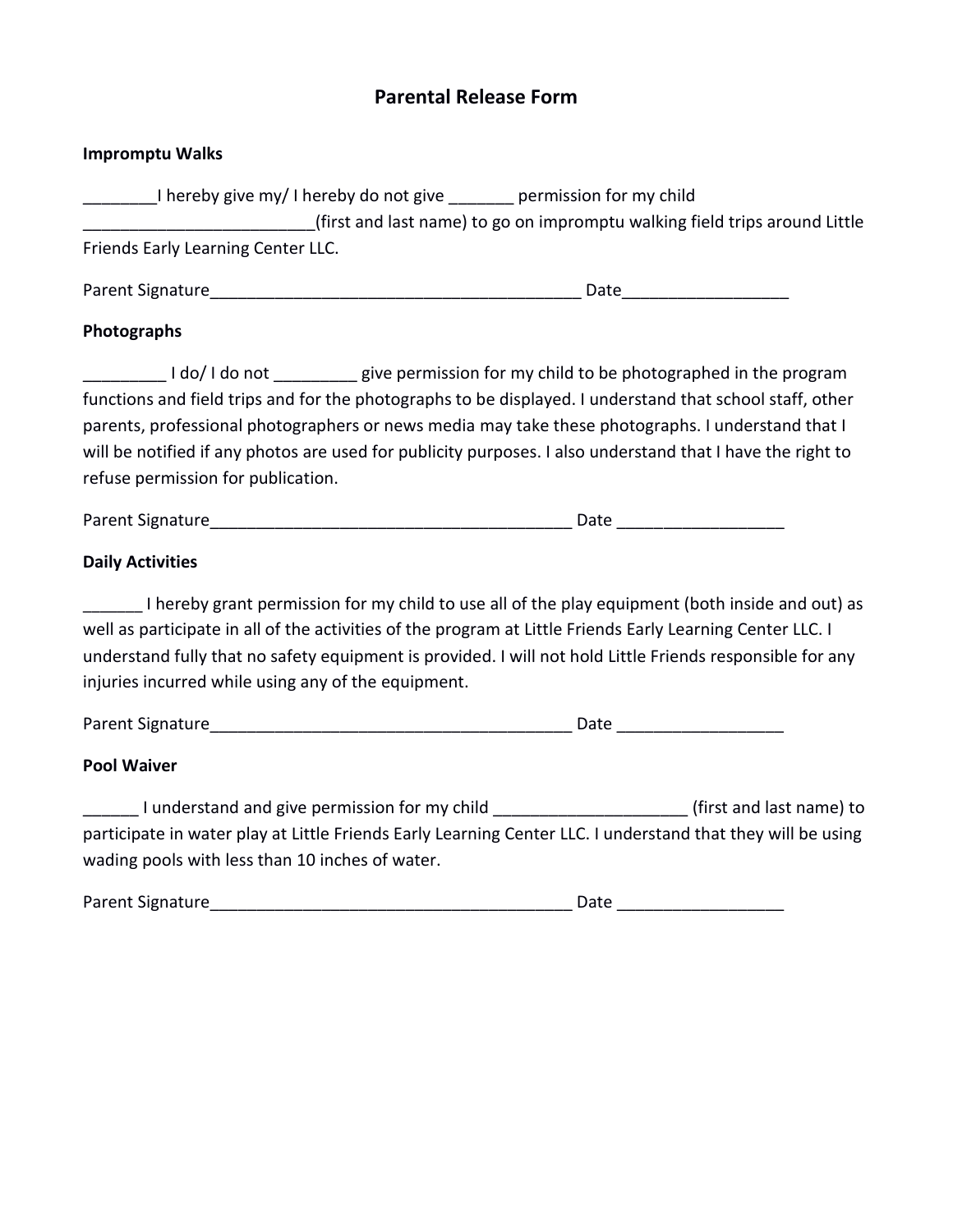## **What to bring Infants**

On your first day bring: Formula or Breast Milk Bottles Pacifiers Fitted crib sheet and blanket Diapers and Wipes Spare clothes (onesies, socks, pants/shorts) Bibs Food (baby cereal, jars, snacks, etc)

### **What to know**

- o Please do NOT share your code for entry to the building with anyone. We want to ensure a secure building at all times and appreciate families help in doing so.
- o Please fill out the top of your child's daily note upon dropping off. This ensures the teacher knows what schedule your child is following for the day  $\odot$
- o A cubby is designated for your child and will be labeled with their name. All their belongings will be stored in this area.
- o A mailbox will also be allotted for your child this area will be where projects, notices, calendars, and any other important information for you will be put for easy pick up at the end of the day.
- o Please refrain from bringing toys from home.
- o All items should be labeled with your child's name.
- o Any and ALL medication (including but not limited to, teething gels, diaper rash cream, chap stick, Tylenol. (See Parent Handbook for more details) must be handed to the teacher on duty upon the child arriving at school. It is against State Regulations for these items to be in bags. A medication form will need to be completed as well as a doctor's note accompanying medication when required.
- o Feel free to call the center at any time to check on how your child's day is going.
- o Please call the center prior to 8:30AM if your child will be absent for the day.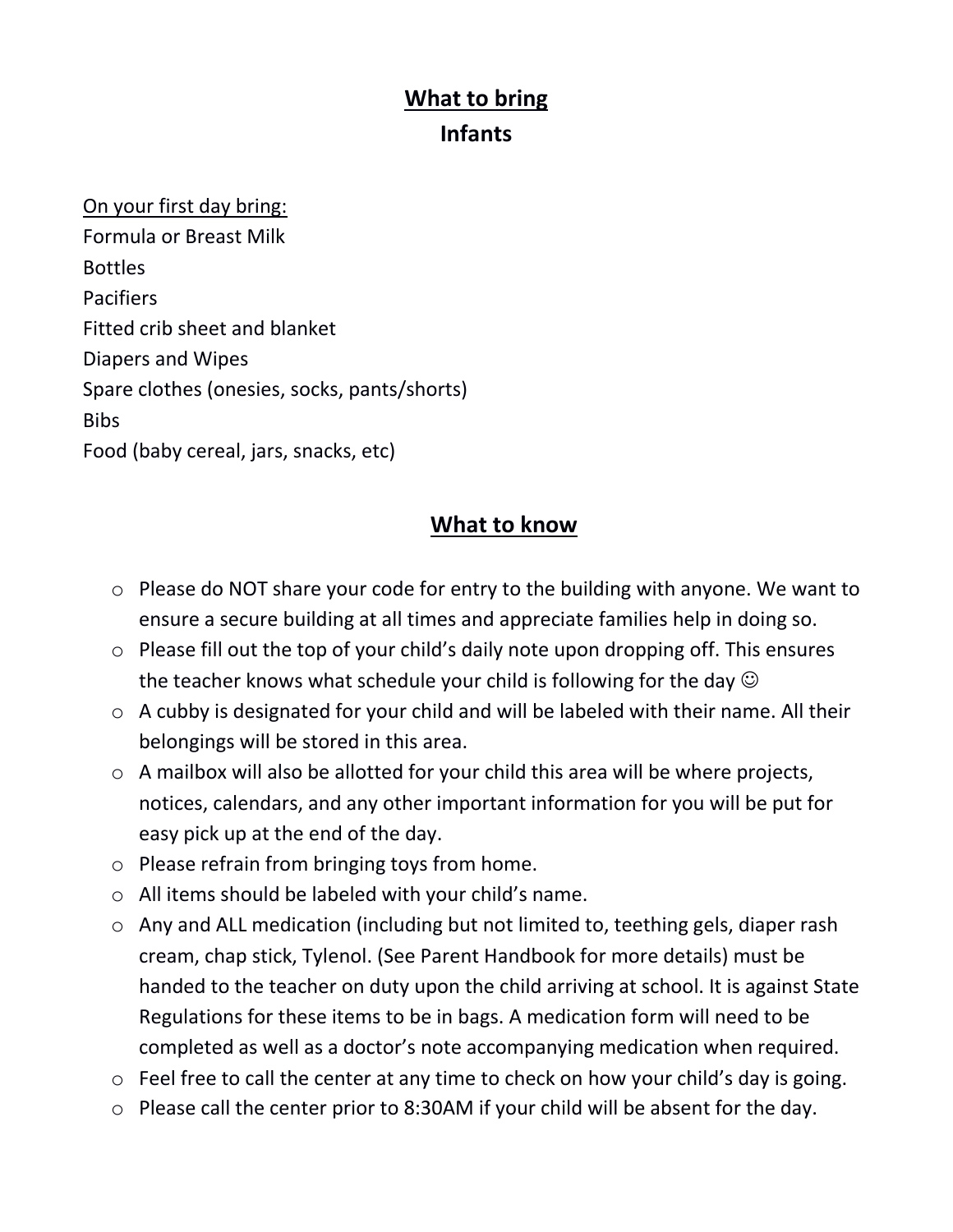## **What To Bring Toddler/Kindergarten**

On your first day bring: Slippers with rubber bottoms only Spare clothes (underwear, pants/shorts, shirt, socks, shoes (if your child is potty training) Nutritious lunch in a lunch box (with ice pack if needed) Appropriate outdoor attire Nap items (a fitted crib sheet, and blanket. Along with a bag for the items to be stored in when not in use. Please no stuffed animals, dolls, or large pillows.) Family Photos for our Family Wall (bring in however many you would like  $\mathbb{Z}$ )

### **What to Know**

- o Please do NOT share your code for entry to the building with anyone. We want to ensure a secure building at all times and appreciate families help in doing so.
- o A cubby is designated for your child and will be labeled with their name. All their belongings will be stored in this area.
- o A mailbox will also be allotted for your child this area will be where projects, notices, calendars, and any other important information for you will be put for easy pick up at the end of the day.
- o Please refrain from bringing toys from home.
- o All items should be labeled with your child's name.
- o Any and ALL medication (including but not limited to, teething gels, diaper rash cream, chap stick, Tylenol. See Parent Handbook for more details) must be handed to the teacher on duty upon the child arriving at school. A medication form will need to be completed as well as a doctor's note accompanying medication when required.
- o Please call the center prior to 8:30AM if your child will be absent for the day.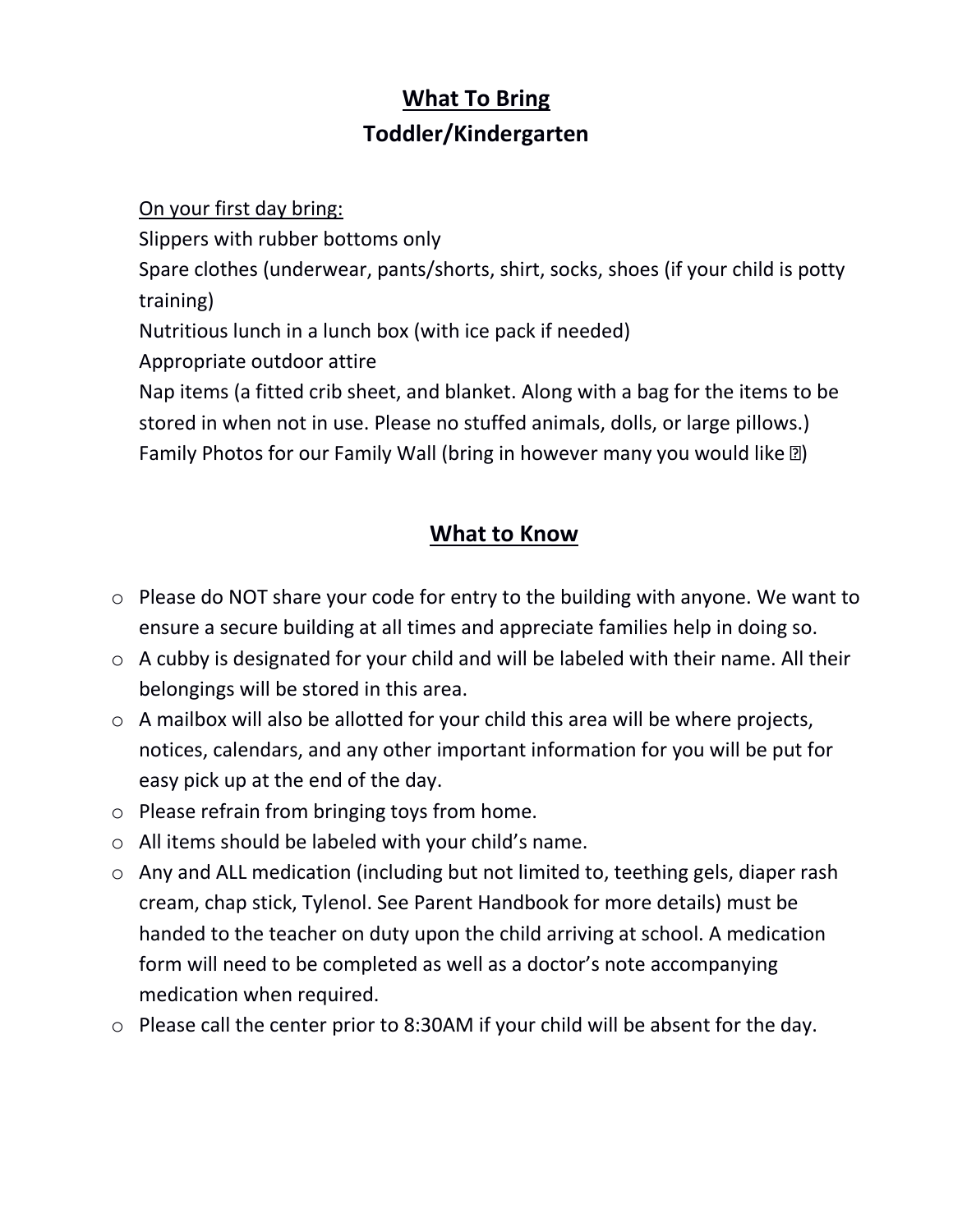### **Tuition Rates for 2017-2018 Starting September 2017**

|                                                               | <b>Infant Room</b><br>6 wks - 1 yr | <b>Toddler Room</b><br>$1 - 2$ yrs | <b>Early Preschool Room</b><br>$2 - 3$ yrs                                    | <b>Preschool Room</b><br>$3 - 4$ yrs | <b>Prekindergarten Room</b><br>$4 - 5$ yrs                                      |       |
|---------------------------------------------------------------|------------------------------------|------------------------------------|-------------------------------------------------------------------------------|--------------------------------------|---------------------------------------------------------------------------------|-------|
| 5 Days                                                        | \$240                              | \$235                              | \$230                                                                         | \$215                                | \$210                                                                           |       |
| 3 Days                                                        | \$180                              | \$168                              | \$162                                                                         | \$156                                | \$150                                                                           |       |
| 2 Days                                                        | \$120                              | \$112                              | \$108                                                                         | \$104                                | \$100                                                                           |       |
|                                                               | <b>Preschool</b>                   |                                    |                                                                               | <b>Other</b>                         |                                                                                 |       |
| <b>Class Only</b>                                             | $M-F 8:30$ am - 11:30am            | \$120                              | <b>Before/After Care</b>                                                      | $$75$ each                           | <b>Both</b>                                                                     | \$125 |
| <b>With Extended Care</b><br>M-F 8:30am - 3:30pm              |                                    | \$160                              | <b>Early</b><br><b>Release/Cancellation</b><br><b>NOT enrolled in B&amp;A</b> | \$40                                 | <b>Early</b><br><b>Release/Cancellation</b><br><b>Enrolled in B&amp;A</b>       | \$25  |
| <b>Daily</b><br>Mon/Wed/Fri<br>$8:30$ am - 11:30am<br>Tue/Thu |                                    | \$105<br>\$70                      | <b>Vacations/Summer</b><br>Camp                                               | \$170                                | <b>Hourly</b><br>(Min. of 3 hours unless $\frac{1}{58}$<br>added to class time) |       |
| $8:30$ am - 11:30am                                           |                                    |                                    |                                                                               |                                      |                                                                                 |       |

#### **Please note:**

- 1. Rates are subject to change.
- 2. Registration fee of \$50, one full week and first week tuition are all due at time of enrollment.
- 3. Tuition is due regardless of attendance.
- 4. Holidays are included in weekly rates.
- 5. Three weather cancellation school days are included with billing. Additional weather cancellations will result in a credit for families.
- 6. Returned checks are subject to a \$45 fee. After the 2<sup>nd</sup> offense only cash, bank check or money order will be accepted.
- 7. There is a two week notice required for termination of services.
- 8. Any family enrolling two or more children will receive a 10% discount off of the youngest child's weekly tuition cost.
- 9. Rates are based on a maximum of 10 hours of care each day. Families needing care for more than 10 hours per day will be charged \$8 an hour for the extra care needed.
- 10. Late pick up fee is \$1.00 per minute after time agreed upon in tuition agreement.